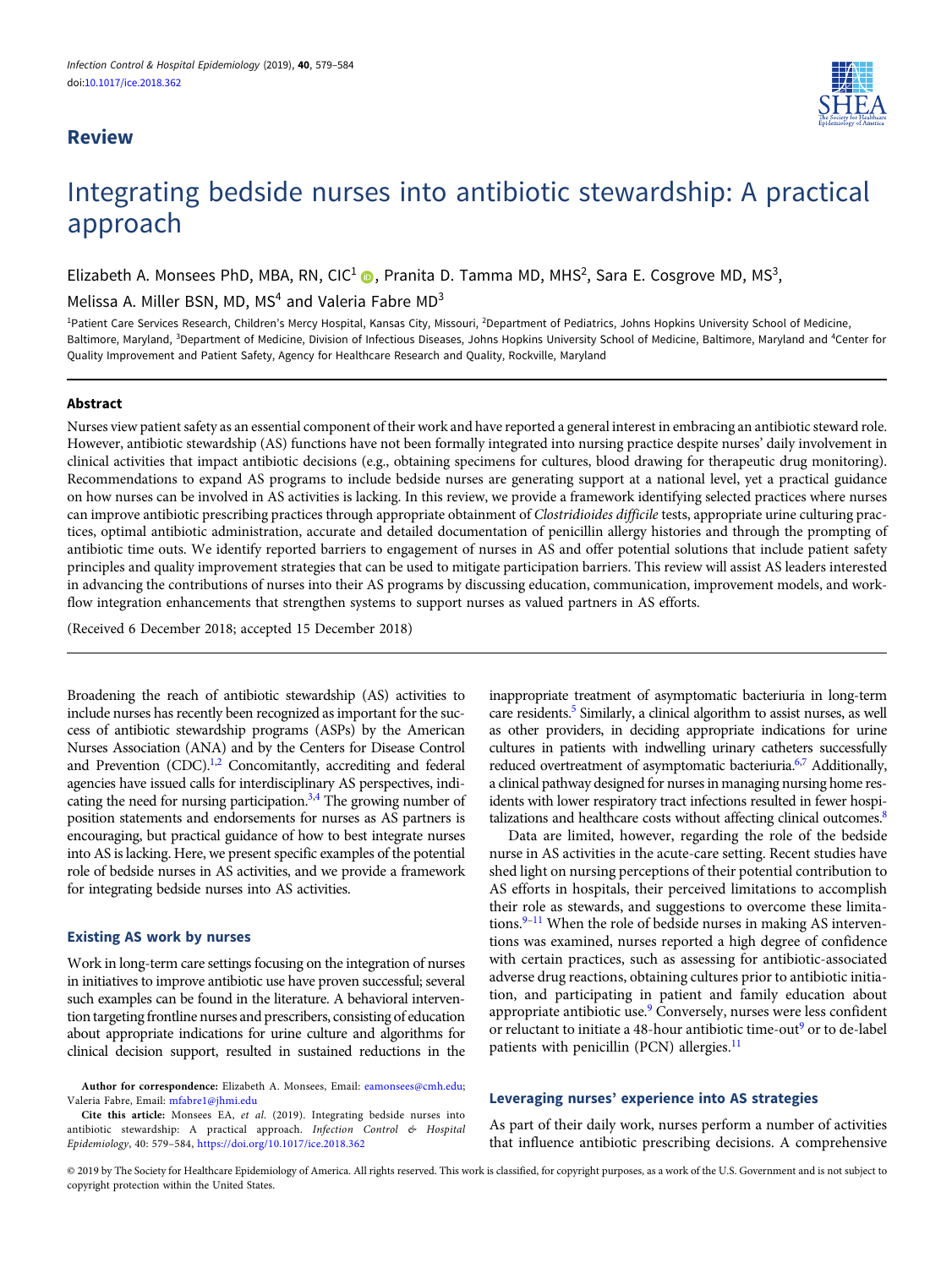list of such activities have been outlined in a White Paper devel-oped by the ANA and the CDC.<sup>[1](#page-4-0)</sup> Through collaborative efforts with the Agency for Healthcare Research and Quality (AHRQ) Safety Program for Improving Antibiotic Use, $12$  which strives to improve the decision-making by frontline clinicians, including nurses, we consider the following practices, in which bedside nurses could play a key role in improving antibiotic prescribing practices, to have priority:

#### Ensuring appropriate Clostridioides difficile testing

Given their extensive direct patient contact, nurses are instrumental in identifying changes in the bowel habits of patients. Ensuring appropriate documentation of bowel movements (number and description) ensures accurate clinical interpretation both to make a clinical diagnosis of diarrhea and to evaluate clinical response. Accurate documentation also increases the likelihood that C. difficile testing is limited to patients with appropriate signs and symptoms of C. difficile infection (CDI). Studies have shown poor correlation between human sniffing ability and CDI.<sup>[13](#page-5-0)</sup> Therefore, education may be necessary to ensure that testing is not based on the smell of bowel movements if the patient does not have a clinical picture consistent with CDI. Furthermore, nurses can alert prescribers when patients are receiving concomitant laxatives or tube feedings that can cause diarrhea when C. difficile testing is being considered. Preferably, reviewing the receipt of relevant medications and tube feeding should occur prior to testing, but these alternative causes for diarrhea should be reported to prescribers even if the C. difficile test is positive. Additionally, educating nurses regarding certain diagnostic test limitations may be beneficial to promote appropriate C. difficile testing. For example, some commonly used tests detect the presence of the gene that produces the C. difficile toxin(s) but not toxin production; hence, the distinction between carrier status and infection relies on clinical evaluation. Treating asymptomatic C. difficile carriers is not recommended because it may alter the patient's protective intestinal flora or provoke C. difficile toxin production.

# Ensuring appropriate indications prior to obtaining specimens for urine culture

Major factors driving unnecessary antibiotic use are inappropriate testing due to isolated changes in color or smell of urine (ie,"dark," "cloudy," or foul-smelling urine) or vague symptoms such as fatigue and the poor practice of testing urine from the catheter collection bag. Treatment of asymptomatic patients is a significant contributor to antibiotic misuse. Education focusing on the signs and symptoms of a urinary tract infection and the 2 primary indications for treatment of asymptomatic bacteriuria, $^{14}$  which include pregnancy and urologic procedures expected to cause mucosal bleeding (eg, transrectal biopsies, transurethral prostatectomies), will enhance nurses' confidence in identifying inappropriate indications for urine cultures and will facilitate communication with providers when urine cultures are not needed. By preventing unnecessary urine cultures, nurses can prevent exposing patients to unnecessary antibiotics and their associated adverse events (eg, CDI, antibiotic resistant bacteria, and antibiotic-associated adverse drug events).

### Ensuring optimal antibiotic administration

Conversion of patients from intravenous (i.v.) to oral antibiotics can minimize the need for vascular lines (and the need for outpatient parenteral therapy) and reduce the length of stay, without compromising clinical care in many clinical situations. In several

infectious diseases, oral step-down therapy is recommended when the patient improves, such as pneumonia and skin and soft-tissue infections. Nurses can aid in the transition of i.v. antibiotic therapies to the oral route by prompting providers when patients are tolerating oral feeding or other oral medications. When i.v. therapy is required, nurses are essential in ensuring the appropriate timing for therapeutic drug monitoring when monitoring is needed (eg, vancomycin, aminoglycosides). Nurses can also report observations and issues with vascular sites (eg, phlebitis) and difficulties encountered with vascular access (eg, sluggish or hard to flush lines) to trigger consideration of oral therapies if appropriate.

# Obtaining and documenting accurate penicillin allergy histories

Allergic reactions to penicillin (PCN) are commonly reported; however, true PCN allergy is rare (only 1% of the general population is actually allergic to PCN).<sup>15</sup> In other words, most people who believe they have PCN allergies do not have IgE-mediated reactions to PCN.

Anaphylaxis, a severe type of allergic reaction, to PCN is extremely rare (<0.01% of the US population). Patients with a PCN allergy label have worse patient outcomes<sup>[16](#page-5-0)-[18](#page-5-0)</sup> (eg, higher risk of treatment failure of bacterial infections and adverse events including CDI and surgical site infections) compared to patients without a PCN allergy label, likely because the former group receives therapy that deviates from recommended firstline options. When nurses obtain allergy histories, key elements such as specific reactions to antibiotics, timing of reactions, date of reactions, and severity of the reactions are critical for antibiotic decision-making and appropriate use.

Specific details on reactions that should be elicited include describing (1) the specific antibiotic instead of drug class wherever possible (eg, cephalexin rather than cephalosporins), (2) the specific reaction (eg, nonraised flat rash, not simply "rash"), (3) the severity of the reaction (eg, hospital admission, respiratory failure), (4) when the reaction occurred in relation to drug administration (eg, immediately after or several days later), and (5) the patient's age at the time of the reaction. An allergy consultation is especially recommended, if available, for patients who report anaphylaxis or hives that occurred in the remote past because patients may overcome hypersensitivity to penicillin over time and thus become candidates for penicillin testing.

When there is discrepancy between a documented allergy history and the patient verbal report, nurses can notify providers or pharmacists for resolution and treatment considerations if nurses are uncomfortable making changes in the chart. After the nature of the allergy is clarified, nurses can update the medical record as appropriate. Many reported reactions represent side effects (eg, isolated fatigue, nausea, and headache) and should not prevent a patient from receiving the most appropriate antibiotic. Nurses are well-positioned to notify clinicians of allergy labels that have been placed in error, and as patient safety advocates, they can promote patient understanding by discussing the importance of PCN allergy clarification and the rationale for Allergy consult evaluations for questionable cases. Additional key points regarding reviewing PCN allergy histories are shown in Box [1](#page-2-0).

Nurses can refer to and adopt educational algorithms, clinical guides, and scripts<sup>[19](#page-5-0)</sup> to increase their participation in antibiotic optimization strategies. Box [2](#page-2-0) provides an example on how to conduct an allergy history.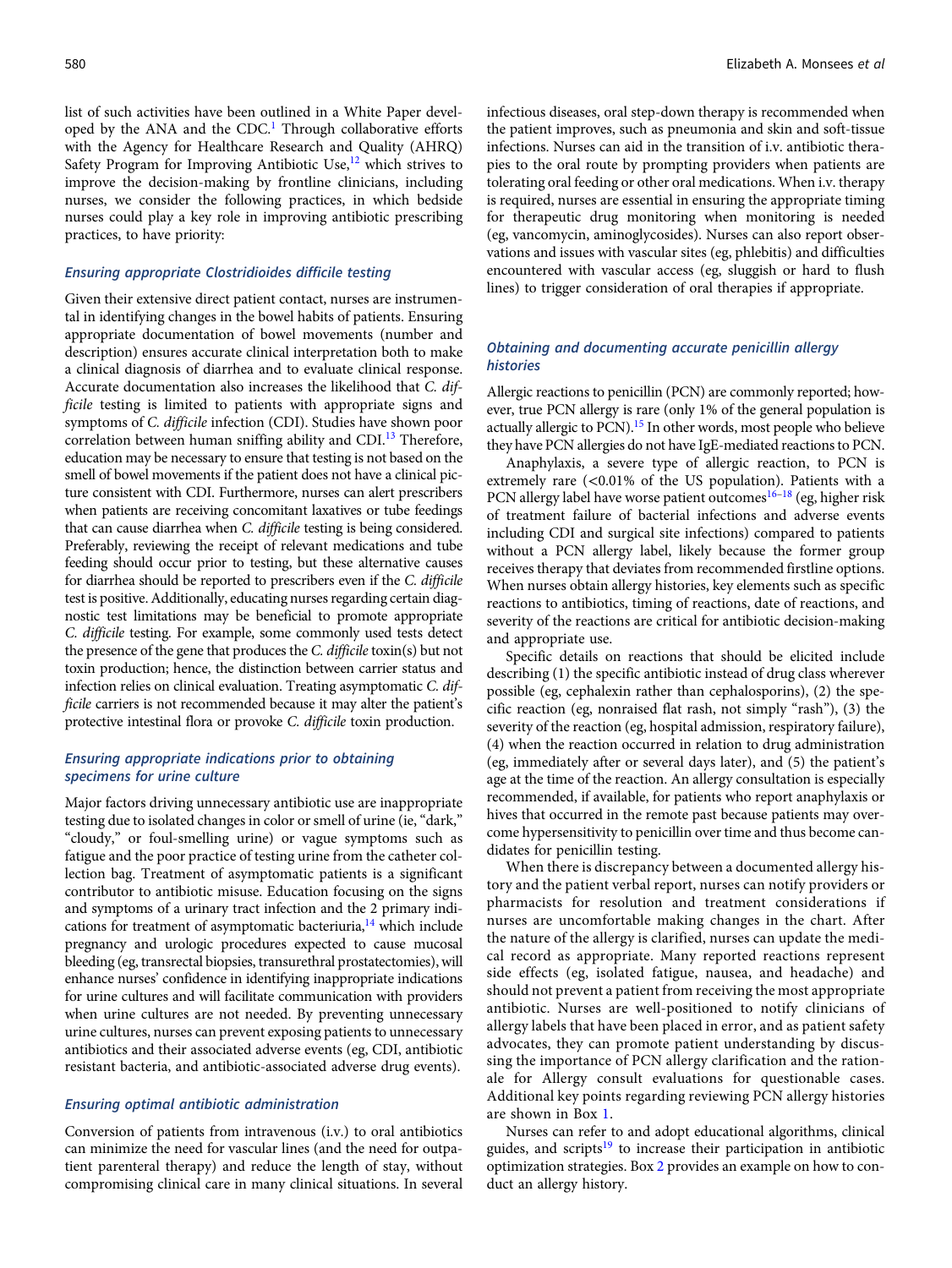<span id="page-2-0"></span>Box 1: Additional Key Points Regarding Reviewing Penicillin Allergy Histories

- 80% of patients overcome an allergy after 10 years and may be able to safely receive penicillin (PCN). These patients should be further evaluated.
- It is essential to distinguish hives (wheals with a pale center that typically appear within minutes to hours of antibiotic administration and represent a true allergic reaction) from nonhives rash.
- The most common type of rash to PCN or cephalosporins is a non-allergic rash that appears after many days of antibiotic use, usually affects the trunk and extremities, does not affect eyes/mouth. The rash may feel rough to touch. This type of rash does not contraindicate future antibiotic use.
- Because PCN cross reactivity (ie, the chance that the patient will have the same reaction if exposed to another antibiotic) with other antibiotics within the family is variable, a PCN allergy history does not contraindicate the use of all other cephalosporin or carbapenem antibiotics.

Box 2: Nurse-to-Patient Script on Clarifying Allergies to Penicillin

- "What exactly happened when you took penicillin? How old were you when you experienced this reaction? What antibiotics have you taken after that? Have you seen an Allergy specialist?
- I'm going to review your health information with the healthcare team. Sometimes your health care team may decide to give you an antibiotic even though you reported an allergy. This is because while many people report a history of being allergic to penicillin, most people who report an allergy to penicillin are not truly allergic. Also, a person with a true allergy may outgrow the allergy and can safely receive penicillin. It's important to us that you receive the best therapy to treat your illness so we will work with you to address your concerns." (Modified from Summer et al. $^{19}$  $^{19}$  $^{19}$ )

# Prompting an antibiotic time out

Ensuring that appropriate durations of antibiotic therapy are being prescribed is a core component of AS. Antibiotic therapies may be prolonged beyond the recommended window for several reasons (eg, treatment end date is missing during patient transfer between units or teams, a system to address anticipated antibiotic duration and current day of therapy on a daily basis is lacking). Nurses can prevent patients from receiving unnecessarily prolonged antibiotic therapy by prompting the primary team to verbalize the planned duration of therapy. In Box 3, we present the "Four Moments of Antibiotic Decision-Making Adapted for Nursing."[20](#page-5-0) Although the framework is focused on prescribers, it can be easily adopted by all individuals in the antibiotic decision-making process, such as those who administer or dispense antibiotics. This team-based approach ensures a critical review of an antibiotic prescription and improves antibiotic utilization.

#### Key elements needed to integrate nurses into AS efforts

Education, communication strategies, and implementation models strategically embedded into work processes are primary components for formal nurse integration into AS activities. Leadership, including both physician and nursing leaders, supporting a workplace culture that fosters nurses' participation and encourages them to play an active role in AS processes is key to the implement-ing and sustaining a number of AS interventions.<sup>[21,22](#page-5-0)</sup> In this section, we summarize the key elements required to integrate nurses into AS activities.

#### Enhancing education

Nurses have identified limited formal education on antibiotics and microbiology as a barrier to  $AS^{9-11,23-25}$  $AS^{9-11,23-25}$  $AS^{9-11,23-25}$  $AS^{9-11,23-25}$  $AS^{9-11,23-25}$  $AS^{9-11,23-25}$  $AS^{9-11,23-25}$  $AS^{9-11,23-25}$  Prescribers and pharmacists should make a concerted effort to discuss with bedside nurses

#### Box 3: Four Moments of Antibiotic Decision Making<sup>[20](#page-5-0)</sup> Adapted for Nursing

- (1) Does the patient have an infection that requires antibiotics?
- (2) Have appropriate cultures been ordered before starting antibiotics? What empiric therapy should be initiated?
- (3) A day or more has passed. Can antibiotics be stopped? Can therapy be narrowed? Can a change be made from IV to oral therapy?
- (4) What duration of antibiotic therapy is needed for the patient's diagnosis?

why specific antibiotic treatment plans are being recommended for patients and when this does not happen, nurses should feel empowered to solicit these answers. Over time, this on-the-job learning will result in a broadened knowledge base about the spectrum of activity, potential drug interactions, and associated adverse drug events of specific antibiotics. In addition, these unstructured educational encounters may foster open communication and shared learning.

To enhance nurses' contributions to AS, nurses should be offered the opportunity to learn more about microbiology reports and susceptibility testing, and to understand the difference between colonization and infection. The United Kingdom's National Health Service (NHS) and the Scottish Antimicrobial Prescribing Group have developed an educational workbook targeting nurses and midwives that includes an overview of micro-biology and antibiotic resistance.<sup>[26](#page-5-0)</sup> Computer-based learning modules for new hires or retraining purposes can be considered. A member of the ASP can collaborate with a nurse with an interest in AS and develop educational material for nurses.

#### Strengthening communication

Education should not be limited to clinical content but include other core components of AS, such as effective communication and teamwork. Barriers to including nurses in AS activities are often related to issues with unit culture, such as not being included in rounds, not having their input recognized or actively sought, and power differentials between disciplines.<sup>[9](#page-4-0)</sup> In a recent survey querying healthcare system infection prevention and control administrators on nurse engagement, respondents frequently stated that nurses need confidence to question providers on antibiotic man-agement.<sup>[25](#page-5-0)</sup> Strategies to enhance conversation between teams may neutralize potential communication challenges. The SBAR (situation, background, assessment and recommendation) tool provides a framework for organizing information in a clear and concise format. This communication style has been successfully used in healthcare to improve patient outcomes.<sup>[27](#page-5-0)-[29](#page-5-0)</sup> We encourage bedside nurses to adopt this tool to strengthen communication with prescribers. Using the aforementioned practice of appropriate indications for C. difficile testing, we provide a clinical example of effective communication using SBAR in Box [4](#page-3-0).

The AHRQ Safety Program for Improving Antibiotic Use<sup>[12](#page-4-0)</sup> relies on both improvements in understanding the best practices in managing common inpatient infections and on improving teamwork, communication, and respect among healthcare providers. It encourages clinicians to recognize the opinions of the bedside nurse in formulating plans related to obtaining cultures and antibiotic treatment and also empowers nurses to feel comfortable voicing their concerns. The program consists of a series of webinars and other resources targeting both nursing and other clinicians to provide guidance on developing a collegial environment in which the common goal of optimizing patient care is a priority. These webinars and resources are expected to be publicly available in the summer of 2019.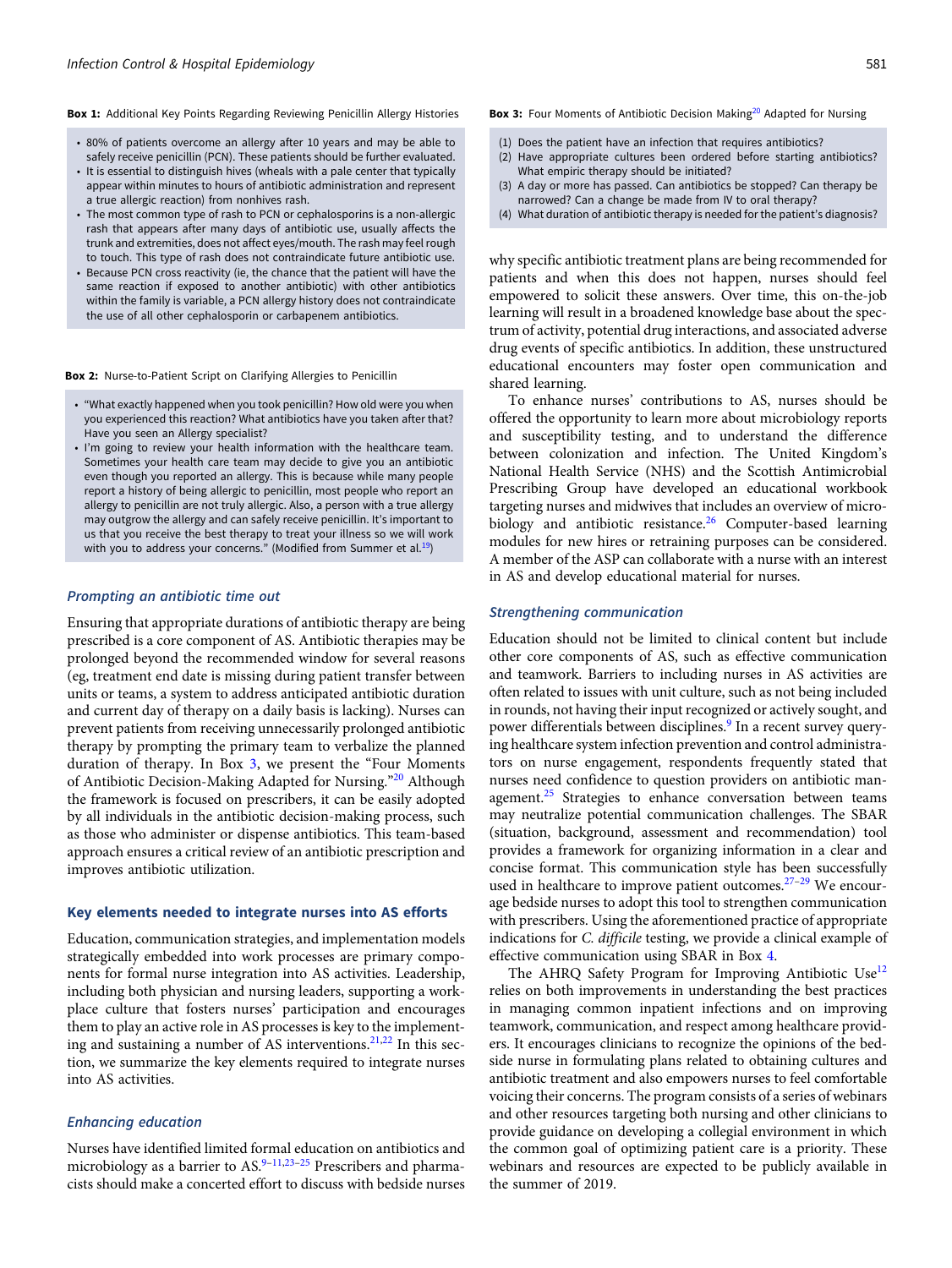#### <span id="page-3-0"></span>Box 4: Effective Communication Using the SBAR Tool

Situation: "Mrs. Flint is currently experiencing abdominal discomfort and watery stools."

Background: "She is a 69 year-old woman with hypercholesterolemia and mild anemia who was admitted last night after a syncopal episode at her local grocery store. She was treated for a UTI 2 months ago with ciprofloxacin.'

Assessment: "Mrs. Flint reports taking laxatives at home because she is chronically on iron supplements. Her home bowel regimen has been continued in the hospital."

Recommendation: "Even though she has a risk factor for C. difficile, I wanted to make sure you knew she is on laxatives. Should we stop the laxatives and reassess the need for C. difficile testing at a later time?"



Fig. 1. The plan, do, study, act cycle.<sup>[30](#page-5-0)</sup>

#### Using an improvement model

When sufficient resources are available, nurses can partner with other clinicians in identifying additional targeted interventions that may be necessary to improve diagnostic testing or antibiotic use. The Plan-Do-Study-Act  $(PDSA)^{30}$  $(PDSA)^{30}$  $(PDSA)^{30}$  framework for quality improvement can be considered a guide to implement such interventions (Fig. 1). For example, it can be used to implement an intervention to improve C. difficile testing:

Step 1. Plan: An algorithm with indications for appropriate C. difficile testing is developed, particularly with input from nurses who are primarily responsible for specimen collection. A plan to collect the data is established (eg, generate a list of all C. difficile tests in the electronic medical record during a specific time period).

Step 2. Do: The C. difficile algorithm is implemented on a select unit, ideally with high C. difficile ordering rates. A nurse champion in partnership with an AS leader provides support during the pilot process (eg, reviews cases with bedside nurses, seeks feedback on the algorithm, and identifies barriers to implement the algorithm).

Step 3. Study: A proportion or all C. difficile tests are reviewed for appropriateness. The number of C. difficile test orders is plotted on a run or statistical process control chart every week or month and is reviewed on a regular basis to evaluate impact of the intervention (algorithm). Depending on resources, the numerator can be the number of tests or the number of appropriate tests (standardized to the number of tests ordered).

#### Box 5: Elements to Consider Before Intervention

- Assess organizational culture
- Address organizational barriers
- Tailor education based on observed practice deficits
- Develop a usable intervention
- Solicit feedback from nurses and identify a nurse champion to help develop education on proposed intervention
- Consider train the trainer or other team-based modalities
- Secure nursing and physician stakeholders support

Step 4. Act: Modifications to the algorithm are based on results and feedback. For example, if upon review of cases, receipt of laxatives is missing from the algorithm, the algorithm can be modified to include recent laxative use. Perform staff education to ensure optimal intervention implementation and compliance. Expand the intervention to additional units.

With such a framework, the user: (1) increases the belief that the change will result in improvement, (2) examines how the proposed changes will lead to the desired improvement and whether the proposed change will work in the environment of interest, (3) addresses pockets of skepticism and fear of clinical adverse events with proposed changes through the implementation of small graded steps, (4) enhances the monitoring process to prevent major setback and loss of confidence, and (5) minimizes resistance upon implementation. Elements to consider before implementing a nurse-driven AS intervention are summarized in Box 5.

# Evaluating opportunities for workflow integration

After examining opportunities to boost AS education and communication techniques and adopting an implementation model, we suggest exploring workflow to determine the efficacy of new job aids. For example, nurses in an emergency department examined work processes and produced a group A Streptococcus pharyngitis algorithm that endorsed nurse evaluation prior to prescriber evaluation to minimize the broad testing of children with upper respiratory infections.[31](#page-5-0) Following several PDSA cycles, injudicious testing was reduced by 23% without impacting unit efficiency. As discussed earlier, several low-resource educational interventions have been published, including urine culture algorithms to reduce the treatment of asymptomatic bacteriuria.<sup>7,[32](#page-5-0)</sup> Nurses should be part of the team that evaluates, advises, and collaborates on the development of potential AS job aids for them to be successful.

#### Barriers to integrating nursing into AS

The perception of medical hierarchical tradition has contributed to limiting the role of nurses in performing tasks that may be perceived as "interfering" with medication prescribing. Overcoming this obstacle is an important step in integrating nurses in AS activities and can be achieved by strengthening communication between bedside nurses and prescribers and by increasing nurses' confidence in antibiotic functions through education and decision support algorithms or guides. The potential barriers to integrating bedside nurses in AS and potential solutions are summarized in Table [1](#page-4-0).

Recent literature has revealed that nurses are receptive to strengthening their AS partnership and enthusiastically support their inclusion in programming efforts.<sup>[9](#page-4-0)-[11](#page-4-0)</sup> Recommendations to expand ASPs with greater inclusion of bedside nurses is generating support at a national level.<sup>[1,2](#page-4-0)</sup> Initial steps to integrate nurses into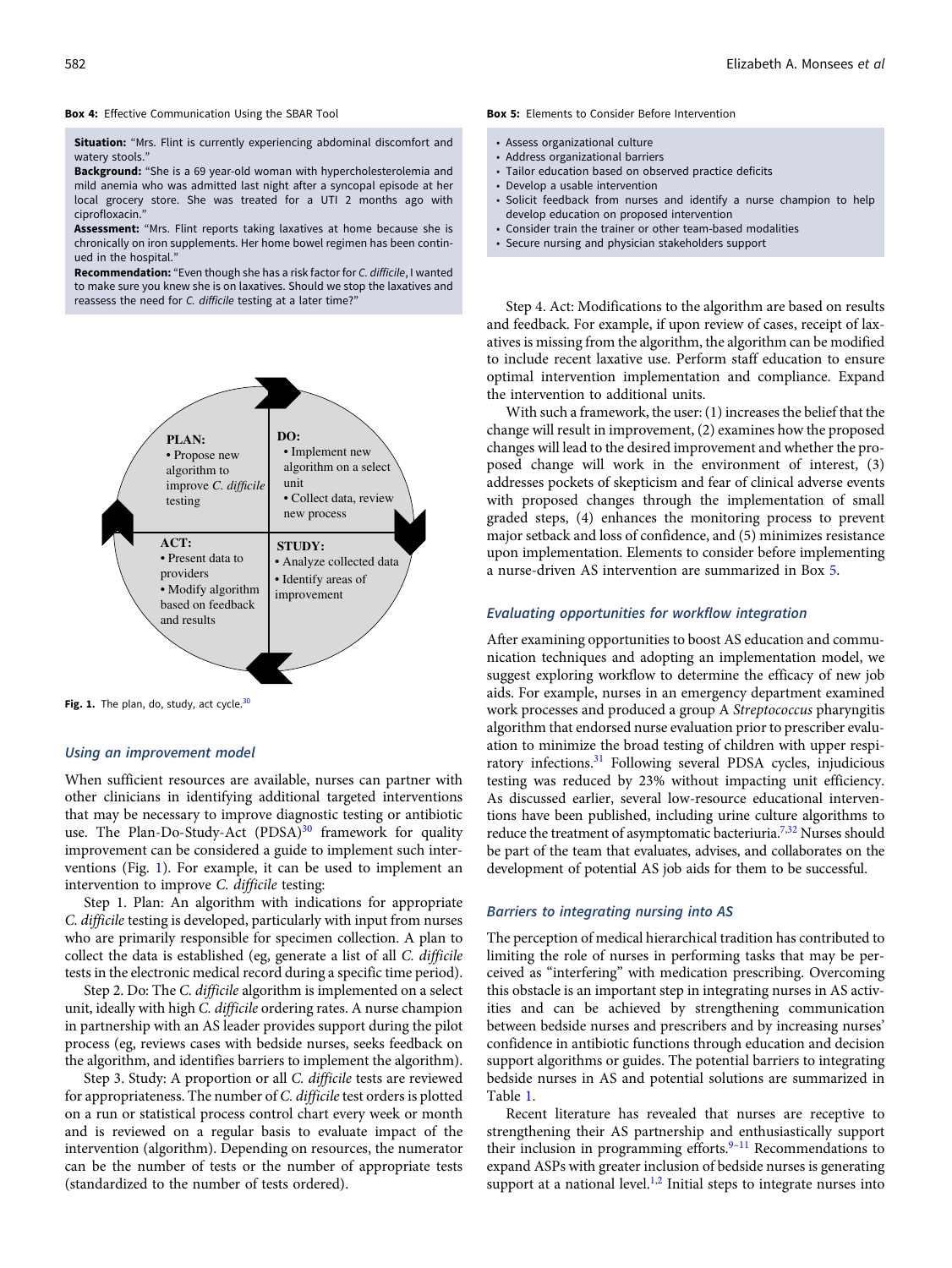<span id="page-4-0"></span>

| Identified /Perceived<br><b>Barrier</b> | <b>Potential Solution</b>                                                                                                                                                                                                                                                                                                                                                                                                                                                                                                                                                                                                                     |
|-----------------------------------------|-----------------------------------------------------------------------------------------------------------------------------------------------------------------------------------------------------------------------------------------------------------------------------------------------------------------------------------------------------------------------------------------------------------------------------------------------------------------------------------------------------------------------------------------------------------------------------------------------------------------------------------------------|
| Increased workload for<br>nurses        | • Develop an intervention that can be easily integrated into the existing scope of practice and workflow. Seek feedback from<br>frontline nurses before implementing a change.<br>. Provide scripts or develop algorithms to assist nurses in performing antibiotic functions more efficiently.<br>• Develop patient educational material to facilitate conversation with nurses (eg, risks associated with unnecessary antibiotic use).                                                                                                                                                                                                      |
| Lack of physician support               | • Recruit nurse and physician leaders to discuss the key role nurses play in AS, ensure buy-in from unit leadership.<br>• Leverage administrative support to demonstrate how the nursing profession broadens ASP scope, provide capital for educational<br>resources, remove operational barriers, and position nursing as a partner in stewardship work.<br>• Invite nurses to be part of ASP committee.                                                                                                                                                                                                                                     |
| Limited knowledge                       | • Identify knowledge gaps from root cause analysis reviews, focus groups, or case review.<br>• Customize education to nurses (education written in "nursing speak").                                                                                                                                                                                                                                                                                                                                                                                                                                                                          |
| Lack of experience or<br>confidence     | • Identify a unit champion with interest in the topic to serve as liaison between the bedside nurse and antibiotic stewardship<br>program.<br>• Share examples of previous successful nurse-led interventions that have occurred both in your institution as well as in the<br>literature (some examples are discussed in the text).<br>• Identify processes typically held by nurses (eg, handoff/transitions in care), where antibiotic information can be discussed.                                                                                                                                                                       |
| Nurses' input not valued                | • Actively provide input during rounding process (eg, problems with the vascular device, difficulties taking medications by<br>mouth, concerns from the family).<br>. Utilize tools to facilitate bedside nurses' communication to providers (eg, SBAR tool).<br>• Dampen hierarchical perceptions through huddles or inviting questions and including real time education about therapeutic<br>decision making to create a safe space for learning and cultivate a shared understanding about the care management plan.<br>• Clear and explicit support for nurses' role in antibiotic stewardship should be expressed by clinician leaders. |

programming efforts include leveraging successful nurse leadership models and developing communication mechanisms to encourage nurses to speak up, participate actively in management discussions, and question practices, as appropriate.

Nurses view patient safety as an essential component of their work; however, antibiotic functions have not been formally integrated into their practice. Nurses generally interact with patients before the AS team, often before primary prescribers, and they are responsible for specimen collection, obtaining initial antibiotic allergy data, and antibiotic administration. Nurses spend more time with patients and families than most other clinicians; therefore, they are usually the first to observe, document, and report infectious symptoms. Also, they are often the first and most consistent point of contact for patients and families with the healthcare team. Nurses are therefore in a unique position to influence antibiotic decisions in a number of ways and to ensure safe use of antibiotics. Nurses should be included as valued partners in AS efforts.

#### Author ORCIDs. Elizabeth A. Monsees, 0[0000-0001-5277-7469](https://orcid.org/0000-0001-5277-7469)

Acknowledgments. The findings and conclusions in this document are those of the authors, who are responsible for its content, and do not necessarily represent the views of AHRQ. No statement in this report should be construed as an official position of AHRQ or of the US Department of Health and Human Services.

Financial support. This work was supported by the Agency for Healthcare Research and Quality (AHRQ) (HHSP233201500020I/HHSP23337003T)

Conflicts of interest. All authors report no competing interests relevant to this article.

#### References

1. American Nurses Association and Centers for Disease Control and Prevention. Redefining the antibiotic stewardship team: Recommendations from the American Nurses Association/Centers for Disease Control and Prevention workgroup on the role of registered nurses in hospital antibiotic stewardship practices. Centers for Disease Control and Prevention website. [https://www.](https://www.cdc.gov/antibiotic-use/healthcare/pdfs/ANA-CDC-whitepaper.pdf) [cdc.gov/antibiotic-use/healthcare/pdfs/ANA-CDC-whitepaper.pdf](https://www.cdc.gov/antibiotic-use/healthcare/pdfs/ANA-CDC-whitepaper.pdf) Published 2017. Accessed August 9, 2018.

- 2. Core elements of hospital antibiotic stewardship programs. Centers for Disease Control and Prevention website. [https://www.cdc.gov/getsmart/](https://www.cdc.gov/getsmart/healthcare/implementation/core-elements.html) [healthcare/implementation/core-elements.html.](https://www.cdc.gov/getsmart/healthcare/implementation/core-elements.html) Published 2014. Accessed August 9, 2018.
- 3. Proposed rule: Hospital and critical access hospital (CAH) changes to promote innovation, flexibility, and improvement in patient care. Centers for Medicare and Medicaid Services website. [https://www.federalregister.gov/](https://www.federalregister.gov/documents/2016/06/16/2016-13925/medicare-and-medicaid-programs-hospital-and-critical-access-hospital-cah-changes-to-promote) [documents/2016/06/16/2016-13925/medicare-and-medicaid-programs](https://www.federalregister.gov/documents/2016/06/16/2016-13925/medicare-and-medicaid-programs-hospital-and-critical-access-hospital-cah-changes-to-promote)[hospital-and-critical-access-hospital-cah-changes-to-promote.](https://www.federalregister.gov/documents/2016/06/16/2016-13925/medicare-and-medicaid-programs-hospital-and-critical-access-hospital-cah-changes-to-promote) Published 2016. Accessed August 15, 2018.
- 4. The Joint Commission Perspectives. Approved: New antimicrobial stewardship standard. The Joint Commission website. [https://www.jointcommission.org/](https://www.jointcommission.org/assets/1/6/New_Antimicrobial_Stewardship_Standard.pdf) [assets/1/6/New\\_Antimicrobial\\_Stewardship\\_Standard.pdf.](https://www.jointcommission.org/assets/1/6/New_Antimicrobial_Stewardship_Standard.pdf) Published 2016. Accessed October 20, 2018.
- 5. Zabarsky TF, Sethi AK, Donskey CJ. Sustained reduction in inappropriate treatment of asymptomatic bacteriuria in a long-term care facility through an educational intervention. Am J Infect Control 2008;36: 476–480.
- 6. Naik AD, Skelton F, Amspoker AB, Glasgow RA, Trautner BW. A fast and frugal algorithm to strengthen diagnosis and treatment decisions for catheter-associated bacteriuria. PLoS One 2017;12:e0174415.
- 7. Trautner BW, Grigoryan L, Petersen NJ, et al. Effectiveness of an antimicrobial stewardship approach for urinary catheter-associated asymptomatic bacteriuria. JAMA Intern Med 2015;175:1120–1127.
- 8. Loeb M, Carusone SC, Goeree R, et al. Effect of a clinical pathway to reduce hospitalizations in nursing home residents with pneumonia: a randomized controlled trial. JAMA 2006;295:2503–2510.
- 9. Monsees E, Popejoy L, Jackson MA, Lee B, Goldman J. Integrating staff nurses in antibiotic stewardship: opportunities and barriers. Am J Infect Control 2018;46:737–742.
- 10. Greendyke WG, Carter EJ, Salsgiver E, et al. Exploring the role of the bedside nurse in antimicrobial stewardship: survey results from five acute-care hospitals. Infect Control Hosp Epidemiol 2018;39:360–362.
- 11. Carter EJ, Greendyke WG, Furuya EY, et al. Exploring the nurses' role in antibiotic stewardship: a multisite qualitative study of nurses and infection preventionists. Am J Infect Control 2018;46:492–497.
- 12. AHRQ safety program for improving antibiotic use. Agency for Healthcare Research and Quality website. [https://safetyprogram4antibioticstewardship.](https://safetyprogram4antibioticstewardship.org/page/AHRQ-Safety-Program-for-Improving-Antibiotic-Use) [org/page/AHRQ-Safety-Program-for-Improving-Antibiotic-Use](https://safetyprogram4antibioticstewardship.org/page/AHRQ-Safety-Program-for-Improving-Antibiotic-Use). Published 2017. Accessed October 3, 2018.